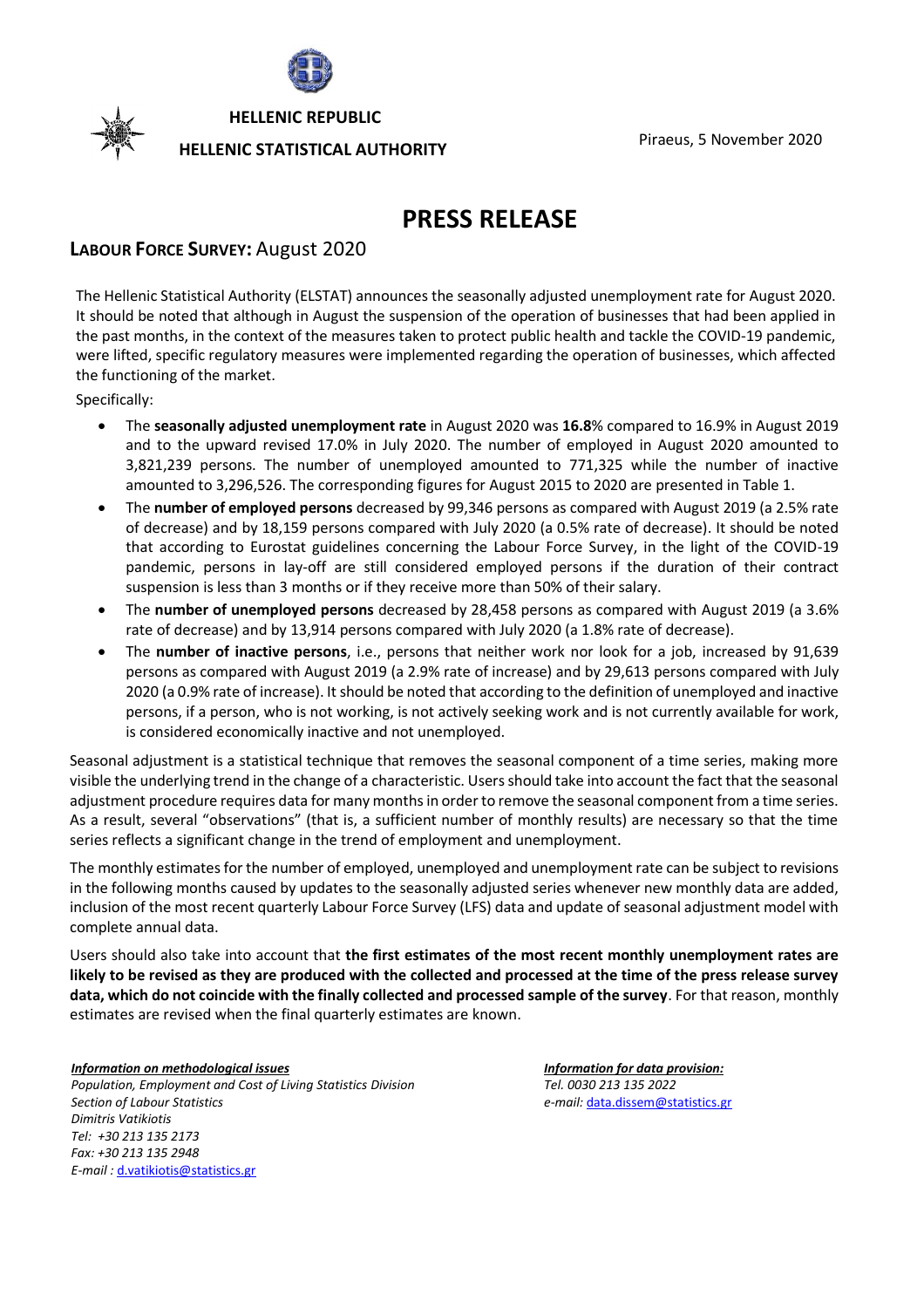**Table 1: Employed, unemployed, economically non-active persons and unemployment rate, August 2015 – 2020**

|                      |           |           | <b>August</b> |           |           |           |
|----------------------|-----------|-----------|---------------|-----------|-----------|-----------|
|                      | 2015      | 2016      | 2017          | 2018      | 2019      | 2020      |
| Employed             | 3,638,812 | 3,678,001 | 3,768,875     | 3,835,094 | 3,920,585 | 3,821,239 |
| Unemployed           | 1,187,185 | 1,126,784 | 996,171       | 901,447   | 799,783   | 771,325   |
| Inactive             | 3,254,891 | 3,237,644 | 3,243,000     | 3,233,285 | 3,204,887 | 3,296,526 |
| Unemployment<br>Rate | 24.6      | 23.5      | 20.9          | 19.0      | 16.9      | 16.8      |





*The values of the curve refer to August of each year*

Tables 2 and 3 illustrate the unemployment rate by gender and age group from August 2015 to 2020. Table 4 presents the evolution of unemployment rate during the last 15 months, by Decentralized Administration. The complete time series for employed, unemployed and inactive persons as well as the unemployment rate are available on ELSTAT's website.

|              |      |      |      | August |      |      |
|--------------|------|------|------|--------|------|------|
| Gender       | 2015 | 2016 | 2017 | 2018   | 2019 | 2020 |
| <b>Males</b> | 21.5 | 19.7 | 17.3 | 15.2   | 13.7 | 14.1 |
| Females      | 28.4 | 28.1 | 25.4 | 23.9   | 21.0 | 20.2 |
| <b>Total</b> | 24.6 | 23.5 | 20.9 | 19.0   | 16.9 | 16.8 |

#### **Table 2: Unemployment rate (%) by gender, August 2015-2020**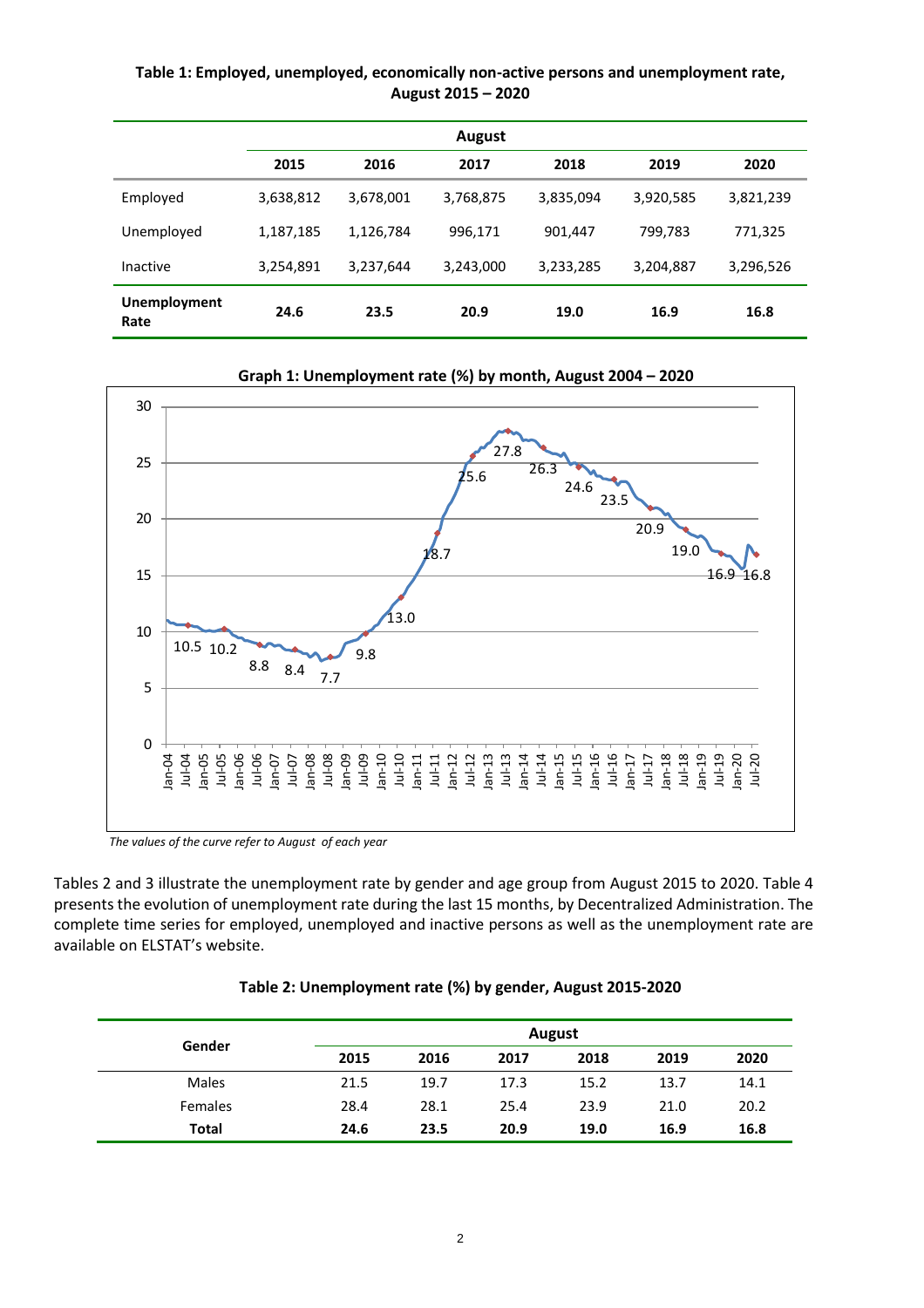|                  | August |      |      |      |      |      |  |  |  |
|------------------|--------|------|------|------|------|------|--|--|--|
| <b>Age Group</b> | 2015   | 2016 | 2017 | 2018 | 2019 | 2020 |  |  |  |
| $15 - 24$        | 47.6   | 46.3 | 40.7 | 37.6 | 34.5 | 39.3 |  |  |  |
| 25-34            | 30.8   | 30.3 | 26.8 | 24.6 | 22.4 | 24.4 |  |  |  |
| 35-44            | 22.8   | 20.3 | 19.1 | 17.1 | 14.8 | 13.9 |  |  |  |
| 45-54            | 20.1   | 19.2 | 16.4 | 15.6 | 14.0 | 13.2 |  |  |  |
| 55-64            | 15.4   | 19.6 | 17.9 | 16.7 | 12.7 | 12.0 |  |  |  |
| 65-74            | 10.5   | 13.9 | 12.9 | 11.5 | 9.4  | 6.5  |  |  |  |
| <b>Total</b>     | 24.6   | 23.5 | 20.9 | 19.0 | 16.9 | 16.8 |  |  |  |

## **Table 3: Unemployment rate (%) by age group<sup>1</sup> , August 2015-2020**

#### **Table 4: Unemployment rate (%) for the period June 2019 - August 2020, by Decentralized Administration<sup>2</sup>**

| <b>Decentralized</b><br><b>Administration</b>   | 6th<br>2019 | 7th<br>2019 2019 | 8th | 9th<br>2019 | 10th<br>2019 | 11th | 12th<br>2019   2019   2020 | 1st | 2nd<br>2020 | 3d<br>2020 | 4th<br>2020                                                           | 5th<br>2020 | 6th<br>2020 | 7th<br>2020 | 8th<br>2020 |
|-------------------------------------------------|-------------|------------------|-----|-------------|--------------|------|----------------------------|-----|-------------|------------|-----------------------------------------------------------------------|-------------|-------------|-------------|-------------|
| Macedonia-Thrace                                | 18.7        |                  |     |             |              |      |                            |     |             |            | 18.7 18.5 18.6 18.6 18.7 18.4 18.6 18.1 17.9 17.6 18.2 18.7 18.7 18.7 |             |             |             |             |
| Epirus-Western<br>Macedonia                     | 19.8        |                  |     |             |              |      |                            |     |             |            | 20.2 19.9 19.2 19.3 19.6 19.9 19.6 20.1 18.8 12.0 19.0 19.9           |             |             |             | 19.3 19.1   |
| Thessaly – Sterea Ellas                         | 17.0        |                  |     |             |              |      |                            |     |             |            | 17.1 21.2 17.9 18.1 18.2 17.9 18.1 17.8 18.5 18.8 18.8 18.7 18.5 18.2 |             |             |             |             |
| Peloponnese, Western<br>Greece & Ionian Islands | 17.6        |                  |     |             |              |      |                            |     |             |            | 17.1 17.0 17.1 16.8 16.4 16.0 15.4 15.1 14.6 14.4 19.7 19.5 19.5 19.2 |             |             |             |             |
| Attica                                          | 16.8        |                  |     |             |              |      |                            |     |             |            | 16.8 16.2 15.9 15.7 15.6 15.4 14.8 14.4 14.1 13.8 13.6 13.7 13.7 13.8 |             |             |             |             |
| Aegean Islands                                  | 13.8        |                  |     |             |              |      |                            |     |             |            | 14.6 14.5 14.6 14.1 16.3 12.5 12.4 13.2 11.0 14.1 32.9 25.1 18.3 15.0 |             |             |             |             |
| Crete                                           | 11.4        |                  |     |             |              |      |                            |     |             |            | 10.9 11.9 12.1 12.0 12.0 12.3 13.2 13.6 13.6 22.5 22.0 20.6 20.7 20.1 |             |             |             |             |
| Greece, Total                                   | 17.1        |                  |     |             |              |      |                            |     |             |            | 17.1 16.9 16.9 16.7 16.7 16.4 16.1 15.9 15.6 15.7 17.7 17.5 17.0 16.8 |             |             |             |             |

<sup>&</sup>lt;sup>1</sup> Estimates of "rare" characteristics, that is estimates of characteristics that refer to 10,000 persons or less are accompanied by large sampling errors, as for example in the case of unemployment rate in the age group of 65 – 74 years old.

<sup>&</sup>lt;sup>2</sup> Decentralized Administrations are the lowest geographical areas for which the Labour Force Survey (LFS) publishes estimates. LFS results are not published at lower level (i.e. NUTS 2 or NUTS 3) because, due to small population and sample size, estimates in these areas have large sampling errors. It should be noted that the same problem of small populations and sample sizes exist also in certain Decentralized Administrations and as a result, estimates in these areas have large sampling errors.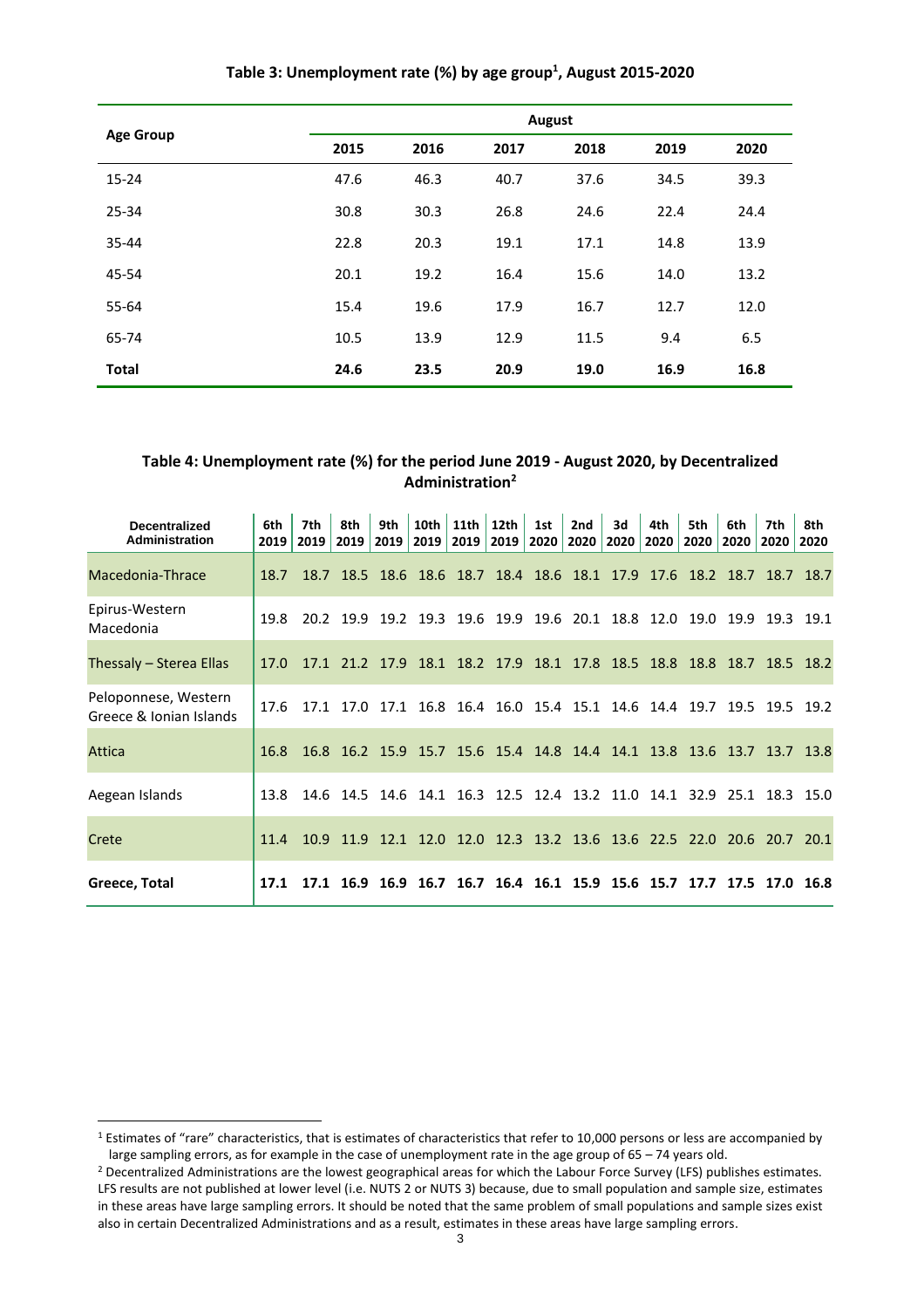### **The effect of seasonal adjustment on the estimates of Labour Force Survey**

The characteristics surveyed by Labour Force Survey (number of employed, unemployed, etc.) have large seasonal variation. For example, in Greece, employment normally increases during summer months because of tourism (if there are no other countervailing factors).

Table 5 presents the change in monthly estimates of employed and unemployed persons due to seasonal adjustment for the period June 2019 – August 2020 while Graphs 2, 3 and 4 present the adjusted and unadjusted time series for employed persons, unemployed persons and the rate of unemployment for the same period.

|                   | Table 5: Change in monthly estimates of employed and unemployed persons due to seasonal adjustment |                                                              |                  |                                                                                                 |                                                              |               |
|-------------------|----------------------------------------------------------------------------------------------------|--------------------------------------------------------------|------------------|-------------------------------------------------------------------------------------------------|--------------------------------------------------------------|---------------|
|                   | <b>Estimated</b><br>number of<br>employed<br>without seasonal<br>adjustment<br>(in thousands)      | Change due<br>to seasonal<br>adjustment<br>(in<br>thousands) | Change<br>$(\%)$ | <b>Estimated</b><br>number of<br>unemployed<br>without seasonal<br>adjustment (in<br>thousands) | Change due<br>to seasonal<br>adjustment<br>(in<br>thousands) | Change<br>(%) |
| <b>June 2019</b>  | 3,989.3                                                                                            | $-79.6$                                                      | $-2.0$           | 743.0                                                                                           | 66.0                                                         | 8.9           |
| <b>July 2019</b>  | 3,918.1                                                                                            | $-9.8$                                                       | $-0.2$           | 784.7                                                                                           | 21.5                                                         | 2.7           |
| August 2019       | 3,956.6                                                                                            | $-36.0$                                                      | $-0.9$           | 780.9                                                                                           | 18.9                                                         | 2.4           |
| September 2019    | 3,986.2                                                                                            | $-66.4$                                                      | $-1.7$           | 751.9                                                                                           | 44.8                                                         | 6.0           |
| October 2019      | 3,928.9                                                                                            | $-10.9$                                                      | $-0.3$           | 763.6                                                                                           | 22.3                                                         | 2.9           |
| November 2019     | 3,859.2                                                                                            | 60.9                                                         | 1.6              | 796.9                                                                                           | $-12.8$                                                      | $-1.6$        |
| December 2019     | 3,864.2                                                                                            | 50.2                                                         | 1.3              | 774.8                                                                                           | $-8.4$                                                       | $-1.1$        |
| January 2020      | 3,857.1                                                                                            | 69.0                                                         | 1.8              | 800.5                                                                                           | $-44.7$                                                      | $-5.6$        |
| February 2020     | 3,779.2                                                                                            | 115.0                                                        | 3.0              | 771.6                                                                                           | $-32.7$                                                      | $-4.2$        |
| <b>March 2020</b> | 3,813.0                                                                                            | 89.8                                                         | 2.4              | 665.4                                                                                           | 55.2                                                         | 8.3           |
| <b>April 2020</b> | 3,839.3                                                                                            | 11.8                                                         | 0.3              | 730.3                                                                                           | $-14.5$                                                      | $-2.0$        |
| <b>May 2020</b>   | 3,733.9                                                                                            | 35.0                                                         | 0.9              | 761.5                                                                                           | 50.8                                                         | 6.7           |
| <b>June 2020</b>  | 3,815.2                                                                                            | $-6.8$                                                       | $-0.2$           | 805.4                                                                                           | 2.9                                                          | 0.4           |
| <b>July 2020</b>  | 3,921.1                                                                                            | -81.7                                                        | $-2.1$           | 746.1                                                                                           | 39.1                                                         | 5.2           |
| August 2020       | 3,847.7                                                                                            | $-26.5$                                                      | $-0.7$           | 733.3                                                                                           | 38.0                                                         | 5.2           |

**Table 5: Change in monthly estimates of employed and unemployed persons due to seasonal adjustment**





*(in thousands)*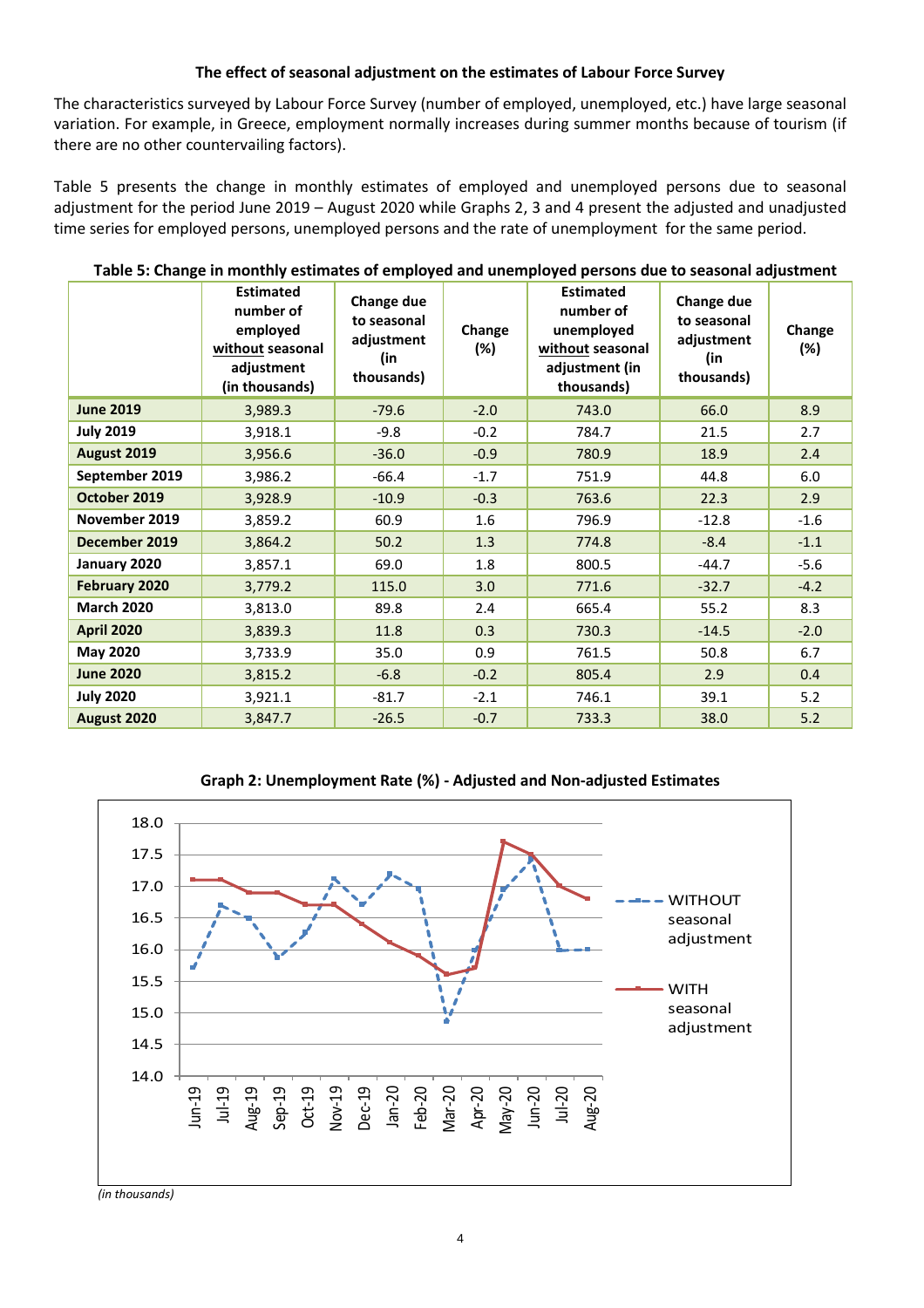

**Graph 3: Number of Employed Persons - Adjusted and Non-adjusted Estimates**

*(in thousands)*



**Graph 4: Number of Unemployed Persons - Adjusted and Non-adjusted Estimates**

*( in thousands)*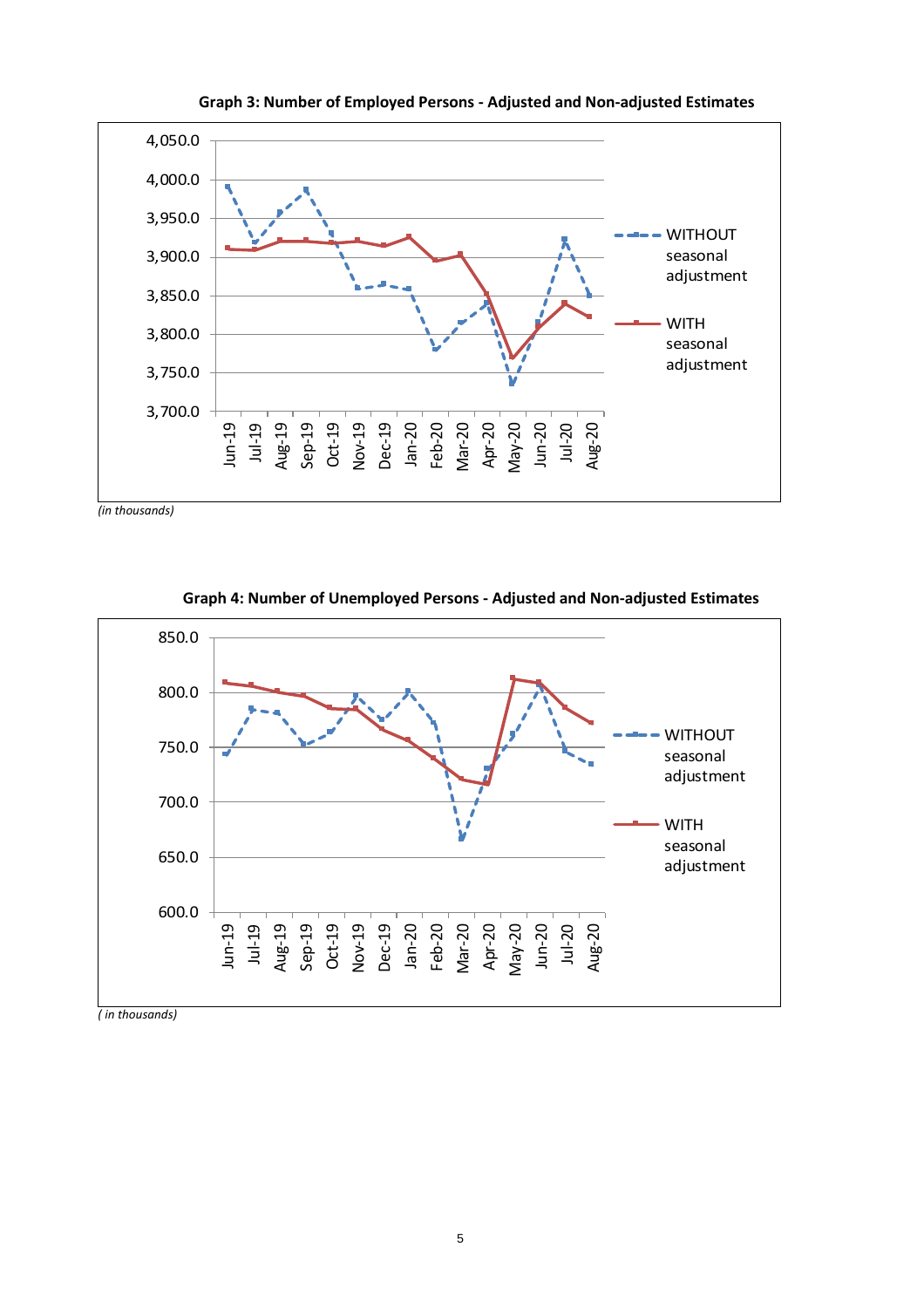#### **Revisions of monthly estimates**

The monthly estimates, for the number of employed and unemployed persons and unemployment rate, can be subject to revisions in the following months caused by updates to the seasonally adjusted series whenever new monthly data are added, inclusion of the most recent quarterly Labour Force Survey data and update of the seasonal adjustment model with complete annual data. In the current press release the estimation of unemployment rate for the period June 2019 – July 2020 has been revised (compared to the estimation published in the previous press-release) as follows:

|                   | <b>Estimations published in</b><br>October 2020 | <b>Estimations published in the</b><br>current press release |
|-------------------|-------------------------------------------------|--------------------------------------------------------------|
| <b>June 2019</b>  | 17.1                                            | 17.1                                                         |
| <b>July 2019</b>  | 17.1                                            | 17.1                                                         |
| August 2019       | 16.9                                            | 16.9                                                         |
| September 2019    | 16.9                                            | 16.9                                                         |
| October 2019      | 16.7                                            | 16.7                                                         |
| November 2019     | 16.6                                            | 16.7                                                         |
| December 2019     | 16.4                                            | 16.4                                                         |
| January 2020      | 16.4                                            | 16.1                                                         |
| February 2020     | 15.6                                            | 15.9                                                         |
| <b>March 2020</b> | 14.3                                            | 15.6                                                         |
| <b>April 2020</b> | 15.9                                            | 15.7                                                         |
| <b>May 2020</b>   | 17.1                                            | 17.7                                                         |
| <b>June 2020</b>  | 18.0                                            | 17.5                                                         |
| <b>July 2020</b>  | 16.8                                            | 17.0                                                         |
| August 2020       |                                                 | 16.8                                                         |

#### **Table 6: Comparison of seasonally adjusted estimates**